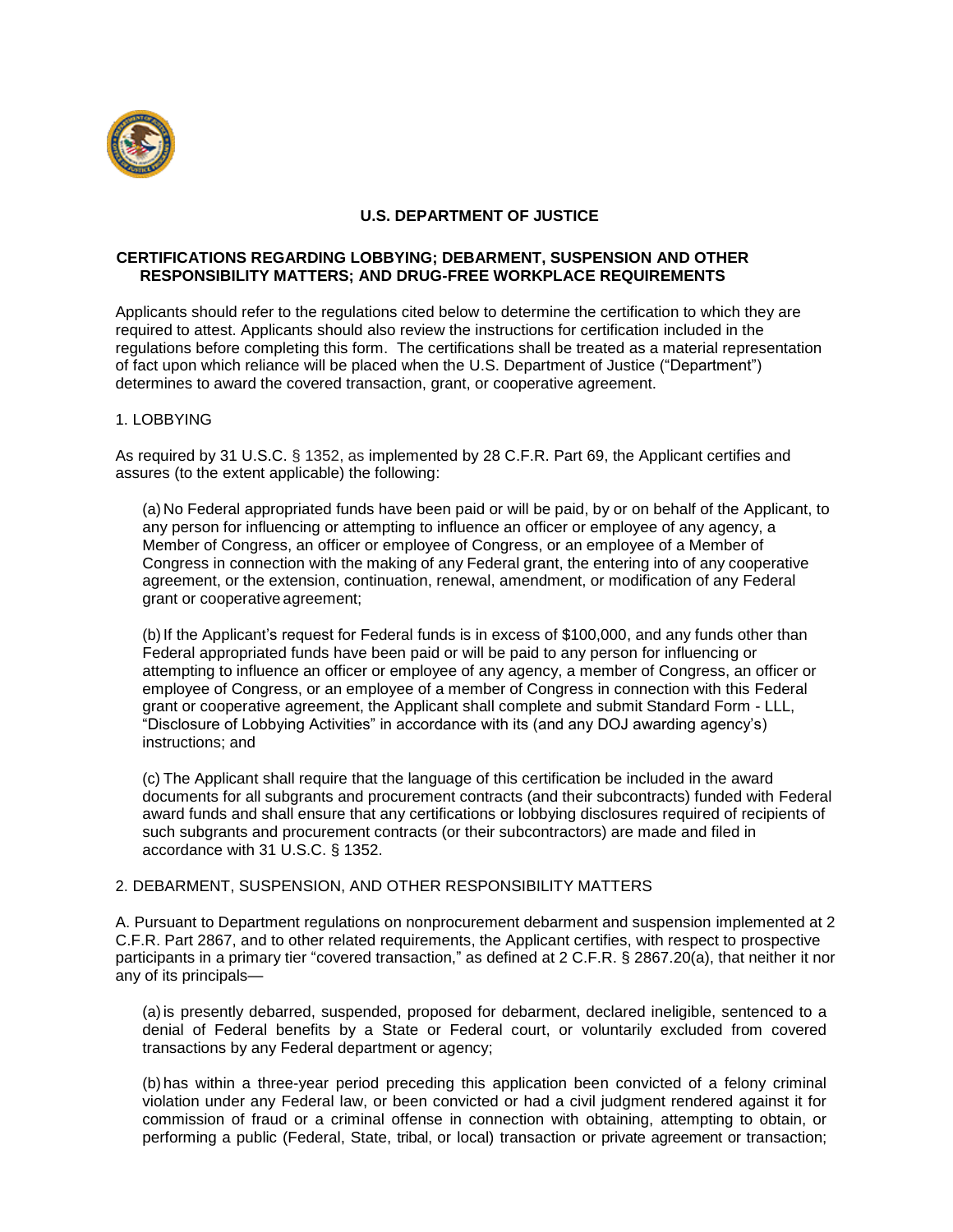violation of Federal or State antitrust statutes or commission of embezzlement, theft, forgery, bribery, falsification or destruction of records, making false statements, tax evasion or receiving stolen property, making false claims, or obstruction of justice, or commission of any offense indicating a lack of business integrity or business honesty that seriously and directly affects its (or its principals') present responsibility;

(c) is presently indicted for or otherwise criminally or civilly charged by a governmental entity (Federal, State, tribal, or local) with commission of any of the offenses enumerated in paragraph (b) of this certification; and/or

(d) has within a three-year period preceding this application had one or more public transactions (Federal, State, tribal, or local) terminated for cause or default.

B. Where the Applicant is unable to certify to any of the statements in this certification, it shall attach an explanation to this application. Where the Applicant or any of its principals was convicted, within a three-year period preceding this application, of a felony criminal violation under any Federal law, the Applicant also must disclose such felony criminal conviction in writing to the Department (for OJP Applicants, to OJP at [Ojpcompliancereporting@usdoj.gov;](mailto:Ojpcompliancereporting@usdoj.gov) for OVW Applicants, to OVW at [OVW.GFMD@usdoj.gov;](mailto:OVW.GFMD@usdoj.gov) or for COPS Applicants, to COPS at [AskCOPSRC@usdoj.gov\)](mailto:AskCOPSRC@usdoj.gov), unless such disclosure has already been made.

## 3. FEDERAL TAXES

A. If the Applicant is a corporation, it certifies either that (1) the corporation has no unpaid Federal tax liability that has been assessed, for which all judicial and administrative remedies have been exhausted or have lapsed, that is not being paid in a timely manner pursuant to an agreement with the authority responsible for collecting the tax liability, or (2) the corporation has provided written notice of such an unpaid tax liability (or liabilities) to the Department (for OJP Applicants, to OJP at [Ojpcompliancereporting@usdoj.gov;](mailto:Ojpcompliancereporting@usdoj.gov) for OVW Applicants, to OVW at [OVW.GFMD@usdoj.gov;](mailto:OVW.GFMD@usdoj.gov) or for COPS Applicants, to COPS at [AskCOPSRC@usdoj.gov\)](mailto:AskCOPSRC@usdoj.gov).

B. Where the Applicant is unable to certify to any of the statements in this certification, it shall attach an explanation to this application.

4. DRUG-FREE WORKPLACE (GRANTEES OTHER THAN INDIVIDUALS)

As required by the Drug-Free Workplace Act of 1988, as implemented at 28 C.F.R. Part 83, Subpart F, for grantees, as defined at 28 C.F.R. §§ 83.620 and 83.650:

A. The Applicant certifies and assures that it will, or will continue to, provide a drug-free workplace by—

(a)Publishing a statement notifying employees that the unlawful manufacture, distribution, dispensing, possession, or use of a controlled substance is prohibited in its workplace and specifying the actions that will be taken against employees for violation of such prohibition;

(b)Establishing an on-going drug-free awareness program to inform employees about—

- (1) The dangers of drug abuse in the workplace;
- (2) The Applicant's policy of maintaining a drug-free workplace;
- (3) Any available drug counseling, rehabilitation, and employee assistance programs; and